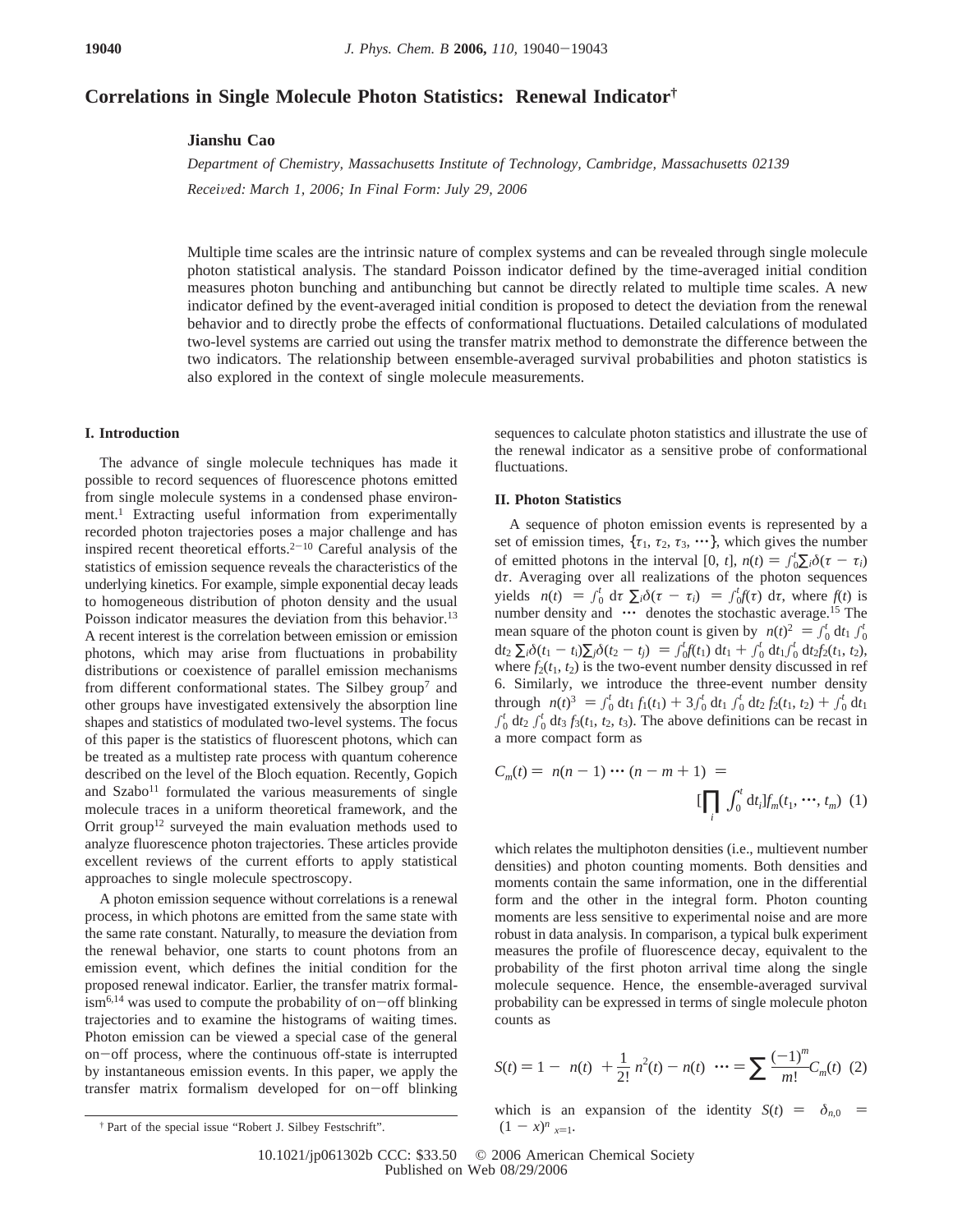Correlations in Single Molecule Photon Statistics *J. Phys. Chem. B, Vol. 110, No. 38, 2006* **19041**



Figure 1. Two different initial conditions in photon counting: (a) timeaveraging for the Poisson indicator; (b) event-averaging for the renewal indicator.

The evaluation of single molecule quantities depends on the initial condition of data collection. A standard procedure is to start randomly on the time axis along the single molecule trace, as illustrated in Figure 1a, which is the initial condition used in time-averaged quantities. If the single molecule kinetics is stationary, the photon density is a constant,  $f(t) = k = 1/\langle \tau \rangle$ , where  $\langle \tau \rangle$  is the average waiting time between two adjacent photons. Since the multievent densities for a Poisson process are constant, the Poisson indicator is usually used to measure deviations from Poisson statistics

$$
\bar{n}Q(t) = \langle n(t)^2 \rangle - \langle n(t) \rangle - \langle n(t) \rangle^2 = 2 \int_0^t (t - t') \delta f(\tau) d\tau
$$
 (3)

where  $\langle n(t) \rangle = \bar{n} = kt$  and  $\delta f(t_2 - t_1) = f_2(t_2 - t_1) - k^2$ . The two-photon density is equivalent to the second-order photon correlation function  $g(t) = f_2(t)/k^2$  so that the Poisson indicator in eq 3 can be expressed as  $\bar{n}Q(t) = 2\int_0^t (t-\tau)k^2[g(\tau)-1] d\tau$ .<br>The long time limit of eq 3,  $Q_1 = 2\int_0^{\infty} \delta f(\tau) d\tau/k$ , defined The long time limit of eq 3,  $Q_M = 2 \int_0^\infty \delta f(\tau) d\tau / k$ , defines Mandel's *O* parameter <sup>13</sup> Mandel's *Q* parameter.<sup>13</sup>

As an alternative, we can randomly select an emission event along the single molecule sequence, as illustrated in Figure 1b. This initial condition is a unique feature of single molecule experiments and was introduced in ref 6 for calculating eventaveraged quantities. We denote this condition with subscript "ev". Except for the Poisson process, the event-averaged photon density  $f_{ev}(t)$  is not a constant of time. With the notation of  $\delta f_{ev}$ - $(t_1, t_2) = f_{2,ev}(t_1, t_2) - f_{ev}(t_1) f_{ev}(t_2 - t_1)$  for  $t_2 > t_1$ , we define the renewal indicator

$$
\bar{n}Q_{\text{ev}}(t) = \langle n(t)^2 \rangle_{\text{ev}} - \langle n(t) \rangle_{\text{ev}} - 2 \int_0^t \langle n(t - t_1) \rangle_{\text{ev}} \langle \dot{n}(t_1) \rangle_{\text{ev}} dt_1
$$

$$
= 2 \int_0^t dt_2 \int_0^{t_2} dt_1 \, \delta f_{\text{ev}}(t_1, t_2) \tag{4}
$$

The long time limit of  $Q_{\text{ev}}$  is zero unless the memory of conformational fluctuations persists for an infinitely long time. The two initial conditions discussed above are related. The timeaveraged photon density associated with the first time variable is always a constant, so that  $f_n(t_1, t_2, \cdots) = kf_{n-1,ev}(t_2 - t_1, t_3 - t_1)$  $t_1$ ,  $\cdots$ ) and the event-averaged photon density is proportional to the photon correlation function,  $f_{ev}(t) = g(t)k$ .

We first calculate photon statistics of a single-channel emission process, where the photon is emitted from a single fluorescence state. Then the emission process is a renewal process, and the renewal indicator is zero whereas the Poisson indicator is generally nonzero. A renewal process is completely specified by the photon distribution function or equivalently photon correlation function,  $\psi(t) = f_{ev}(t)$ , the conditional probability density of emitting another photon at time *t* after an emission event at time zero. Formally,  $\psi(t)$  is solved from the time-dependent population of the fluorescence emission state with the initial condition at the ground state,  $\psi(t) = k_f \rho_f(t)$ , with  $k_f$  the fluorescence rate. The long time limit defines the stationary flux  $\lim_{\tau \to \infty} \psi(t) = \rho_f k_f$ , where  $\rho_f$  is the equilibrium population of the fluorescence state. The Poisson indicator is given explicitly as

$$
\mathcal{L}[\bar{n}Q] = 2k\frac{\psi(s)}{s^2} - \frac{2k^2}{s^3} \tag{5}
$$

which leads to the asymptotic limit of the Q parameter  $\lim_{\tau \to \infty}$  $Q(t) = \frac{\zeta^2}{\zeta^2} - \frac{2\zeta^2}{\zeta^2}$ . In this article, functions of the *s* variable are implicitly Laplace transforms and *L* denotes Laplace transformation. The same results can also be obtained from the small *s* expansion,  $\psi(s) = k/s + Q_M/2 + \cdots$ <sup>7</sup>.<br>We now explicitly evaluate the ensemble-averaged so

We now explicitly evaluate the ensemble-averaged survival probability using single molecule quantities. The fluorescence intensity decay described by the survival probability  $S(t)$  in eq 2 is equivalent to the probability of finding the first photon from a random time on the single molecule sequence. For a renewal process, the photon density distribution is  $f_m(s_1, \dots, s_m) = (k/s_1)$  $\prod_{i=2}^{m} \psi(s_i)$ , and the photon counting moments in eq 1 become<br> $C_1(s) = m! k n! m(s)/s^2$ . Resummation of the moments in eq 2  $C_m(s) = m!k\psi^m(s)/s^2$ . Resummation of the moments in eq 2 yields the survival probability

$$
S(s) = \frac{1}{s} \left[ 1 - \frac{k}{s(1 + \psi)} \right] = \frac{1 + k\chi(s)}{k + s[1 + k\chi(s)]}
$$
(6)

where the memory function  $\chi(t)$  is identified as  $g(t) = [1 +$  $\chi(t)$ ]. Equation 6 is exactly the Wilemski-Fixman expression (WF)16 for diffusion-controlled reactions. The average fluorescence decay time is  $\int_0^\infty S(t) dt = 1/k + \chi(0)$ , where the average memory time  $\gamma(s = 0)$  is related to Mandel's O parameter memory time  $\chi(s = 0)$  is related to Mandel's Q parameter through  $Q_M = 2k\chi$ . Thus, the WF theory holds exactly for renewal processes and relates the ensemble-averaged quantities to the second-order correlators and Mandel's parameter.<sup>13,16</sup> Recently, Gopich and Szabo showed that, if the decay rate takes a separable form, emission is a renewal process and the WF expression is exact. (see section III of ref 11). In general, eq 2 not only leads to the WF expression for renewal processes but also forms the basis for deriving high-order corrections to the WF expression for nonrenewal processes.

An important revelation of single molecule experiments is the effects of conformational fluctuations on photon statistics. We consider a generic case of the multichannel fluorescence emission process, with a set of emission states and emission rate constants. The single channel correlation function can be generalized to a matrix  $\Psi(t)$ , where element  $\psi(t)_{\mu\nu}$  is the photon correlation function of an emission event from channel  $\mu$  and another emission event from channel *ν*. The time-averaged initial condition is determined by equilibrium populations of fluorescence states associated with each channel,  $\{\rho_f\}$ . The eventaveraged initial condition is determined by a set of stationary fluxes associated with each channel,  ${k<sub>f</sub>ρ<sub>f</sub>}$ . As a result, we arrive at a key result of this article<sup>14</sup>

$$
\mathcal{L}[\bar{n}Q] = \frac{2}{s^2} \langle \Psi(s)K_{\rm f} \rangle - \frac{2}{s^3} \langle K_{\rm f} \rangle^2 \tag{7}
$$

and similarly

$$
\mathcal{L}[\bar{n}Q_{\text{ev}}] = \frac{2}{s} \frac{\langle \Psi(s)\Psi(s)K_{\text{f}}\rangle}{\langle K_{\text{f}}\rangle} - \frac{2}{s} \left[ \frac{\langle \Psi(s)K_{\text{f}}\rangle}{\langle K_{\text{f}}\rangle} \right]^2 \tag{8}
$$

where  $\bar{n} = kt = \langle K_f \rangle t$  and  $\mathcal{L}$  denotes Laplace transforms. The conformational average is explicitly defined over the equilibrium distribution of the fluorescence state  $\langle A \rangle = \sum_{\mu\nu} A_{\nu\mu} \rho_{\mu,f}$  where  $\nu$ and  $\mu$  denote conformational channels. We now consider a simple case of the multiple-channel fluorescence emission process, where the conformation modulation is homogeneous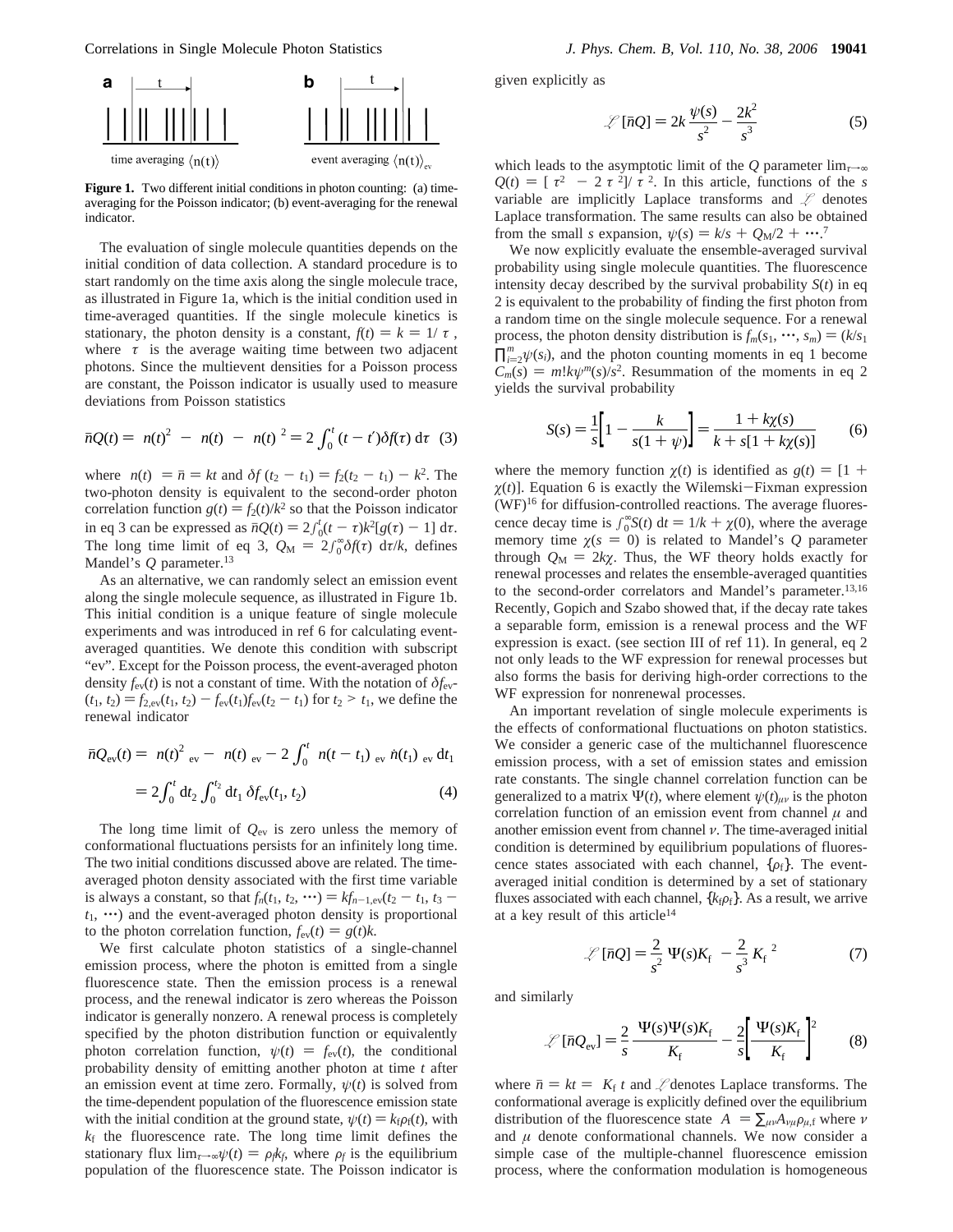along the reaction; i.e., the interconversion kinetics  $\Gamma$  is independent of the chemical state. Then the photon correlation function matrix has the same functional form

$$
\psi(k, s) \to \Psi(K, s + \Gamma), \tag{9}
$$

but with the rate matrix  $K$  and the modulation matrix  $\Gamma$  as the new variables.

### **III. Applications**

We now use two examples to quantitatively compare photon counting correlations as measured by the two indicators. The first example is the multiple channel decay model, where the single molecule system is pumped back to fluorescence states instantaneously after decay through multiple channels. We introduce the generating function<sup>8</sup>

$$
G(q, t) = \sum_{n} P_n(t)e^{iqn} = \langle \exp(e^{iq} - 1) \int_0^t K(t') dt' \rangle =
$$

$$
\exp[\sum_{m} (e^{iq} - 1)^m M_m/m!] \tag{10}
$$

with the time-dependent rate  $K(t) = e^{\Gamma t} K e^{-\Gamma t}$ . Here  $\langle A(t) \rangle$ <br>defines a stochastic average of the time-dependent rate histories defines a stochastic average of the time-dependent rate histories and is equivalent to the conformational average if detailed balance is satisfied. The cumulants are defined by the rate correlation function as  $M_1 = f\langle K \rangle dt = C_1$ ,  $M_2 = f dt_1 f dt_2$  $\langle dK(t_1) \delta K(t_2) \rangle = C_2 - C_1^2$ ,  $M_3 = \int dt_1 \int dt_2 \int dt_3$ <br> $\langle \delta K(t_1) \delta K(t_2) \rangle = C_2 - 3C_2C_1 + 2C_1^3$  etc, which can  $\langle \delta K(t_1) \delta K(t_2) \delta K(t_3) \rangle = C_3 - 3C_2C_1 + 2C_1^3$ , etc., which can also be obtained by identifying  $f(t_1, \dots, t_n) = \langle K(t_1) \dots K(t_n) \rangle$ also be obtained by identifying  $f_m(t_1, \dots, t_m) = \langle K(t_1) \dots K(t_m) \rangle$ . The event-averaged density becomes

$$
\delta f_{2,\text{ev}}(t_1, t_2) = \langle K(t_2)K(t_1)K(0)\rangle/\langle K\rangle - \langle K(t_2)K(t_1)\rangle/\langle K(t_1)K(0)\rangle/\langle K\rangle^2 \tag{11}
$$

which is inserted in eq 4 to obtain the renewal indicator. For simplicity, consider a two-channel model with the average rate  $k_s$ , rate difference  $2k_d$ , and conformational interconversion rate *γ*. This simple model is solved explicitly to yield

$$
Q(t) = \frac{k_d^2}{2t\gamma^2 k_s} [2\gamma t - 1 + \exp(-2\gamma t)]
$$
 (12)

and

$$
Q_{\text{ev}}(t) = \frac{k_{\text{d}}^{2}}{2t\gamma^{2}k_{\text{s}}} \left(1 - \frac{k_{\text{d}}^{2}}{k_{\text{s}}^{2}}\right) [1 - (1 + 2\gamma t) \exp(-2\gamma t)] \quad (13)
$$

such that the Poisson indicator is always larger and reaches the plateau value of  $Q_M = k_d^2/(k_s \gamma)$  on the time scale of  $1/\gamma$ , whereas the renewal indicator approaches zero at long time and reaches the renewal indicator approaches zero at long time and reaches a maximal value on the time scale of 1/*γ*.

The next example is motivated by the series of papers from the Silbey group,<sup>7</sup> which analyzed statistics of photon absorption under frequency modulation. Instead of absorption, we study the photon statistics of spontaneous emission from a modulated two-level system under constant illumination. Without conformational fluctuations, we can solve the optical Bloch equation and obtain the photon correlation function for the renewal process

$$
\psi(s) = \frac{k_{\rm f}}{2s[(s+k_{\rm p})^2 + \Delta^2](s+k_{\rm f}) + \Omega^2}
$$
(14)



**Figure 2.** Poisson indicator (a) and renewal indicator (b) for a twolevel two-channel model with the Rabi frequency  $\Omega = 1.0$ . The fluorescence rate and dephasing rate are the same for the two channels:  $k_f = 1.0$  and  $k_p = 0.5$ . The detuning is zero in one channel and  $\Delta = 1.0$  in the other channel.

where  $\Delta = \omega_0 - \omega_L$  is the detuning frequency,  $\Omega = \mu E/\hbar$  is the Rabi frequency,  $k_f$  is the fluorescence lifetime, and  $k_p$  is the dephasing rate. When the pure dephasing is sufficiently fast, the optical coherence is integrated out to yield two-state kinetics with  $k_1 = k_2 = \Omega k_p / (\Omega \Gamma_p^2 + 2\Delta^2)$ . The time-dependence of  $Q(t)$  is dominated by antibunching at short times due to sequential is dominated by antibunching at short times due to sequential kinetics and exhibits evidence of bunching for strong field  $\Omega$  $> \Omega_m$  at long times.

Recent low-temperature experiments of a single chromophore undergoing spectral diffusion are often described by the Kubo-Anderson stochastic jump model, which is a modulated twolevel system.<sup>7,9</sup> By use of conformational kinetics Γ, the optical Bloch equation is extended to incorporate stochastic jumps and can be solved to yield

$$
\Psi(s) = K_{\rm f} \frac{\Omega^2}{2}
$$

$$
\frac{1}{[(s+\Gamma+K_{\rm p})+\Delta(s+\Gamma+K_{\rm p})^{-1}\Delta](s+\Gamma+K_{\rm f})+\Omega^2}
$$

$$
\frac{1}{s+\Gamma} (15)
$$

which is the matrix version of eq 14. For a two-level twochannel model, we can explicitly evaluate eq 15 and then insert into eqs 7 and 8. The resulting Poisson and renewal indicators are shown in Figure 2 for several values of modulation rate and in Figure 3 for several values of the Rabi frequencies. The Poisson indicator is dominated by sequential kinetics at short time and is governed by the competition of optical coherence and conformational modulation at long time. When the interconversion rate is large, the fast modulation approaches the homogeneous limit. This is the case for  $\gamma = 1$  in Figure 1, where the renewal indicator is zero and the Poisson indicator is the same as the single channel reaction. As the conformational fluctuation time scale increases, the turning point of the Poisson indicator in Figure 2a remains the same whereas the maximum of the renewal indicator in Figure 2b occurs exactly at the modulation time scale  $1/\gamma$ . In fact, the renewal indicator in Figure 2b nearly falls on a master curve with the scaling of 1/*γ* on the time axis and is therefore a simpler measure of the conformational time scale. In Figure 3, for a given modulation rate, the Poisson indicator displays a complicated dependence on the Rabi frequency, whereas the peak in the renewal indicator remains constant at  $t = 1/\gamma$ .